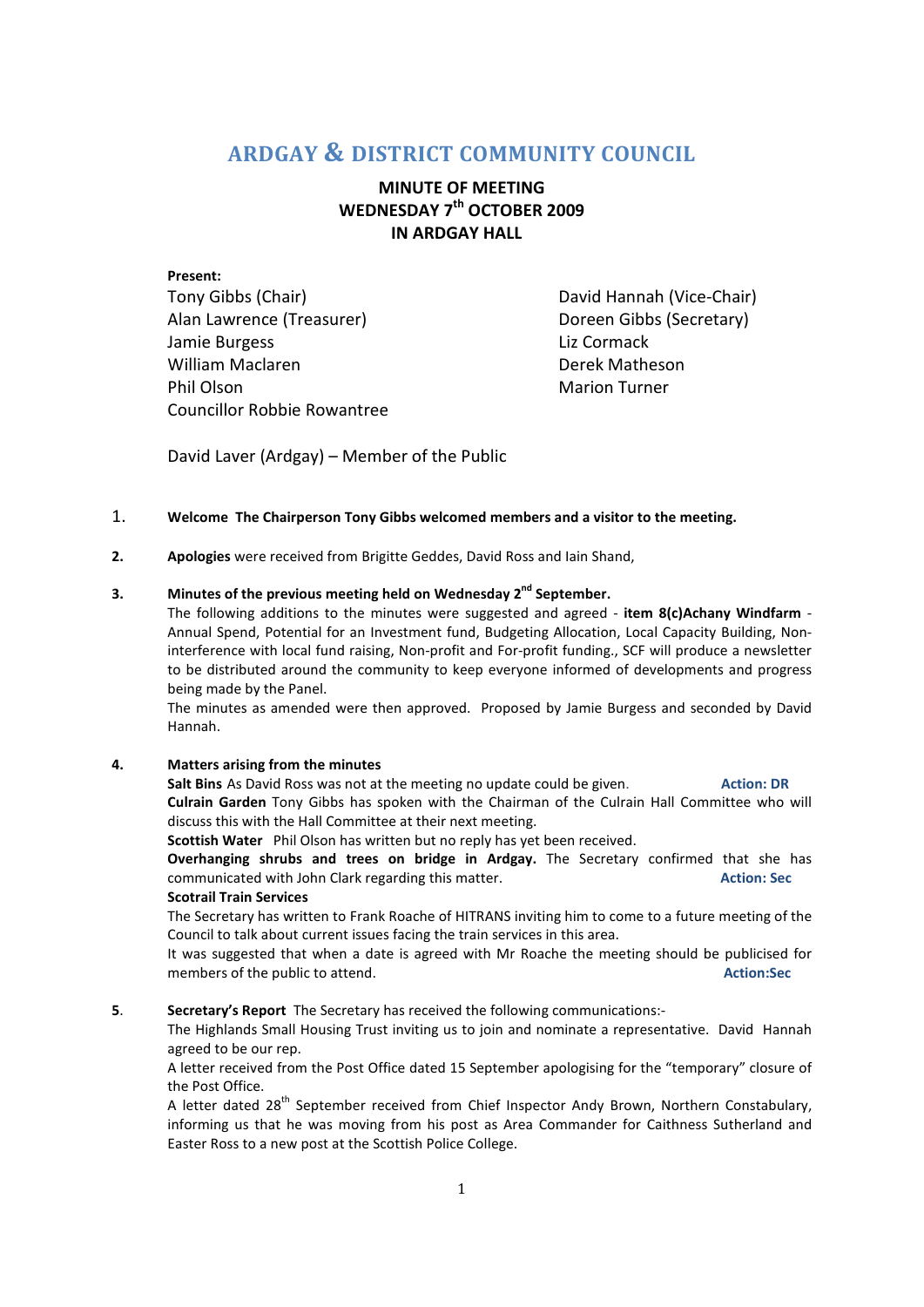A communication was received from Councillor George Farlow in answer to my request for an update on efforts to reduce the speed limit in Manse Road. It appears that this is still ongoing but reaching a satisfactory outcome is a slow process. As suggested by Councillor Farlow I will write to Neil Gillies, Director of Transport Environment and Community Services to enforce our concerns. I will also write to Superintendent Julian Innes, Divisional Commander of the North Division Command Team, Northern Constabulary, who at the Ward Forum offered to help with monitoring speeding motorists. **Action: Sec** 

**6 Treasurer's Report** Alan Lawrence reported that the three signatories had visited the Bank to formalise the signatures for cheque signings.

| Balances are as follows:- Treasurer's a/c |                | £1847.30. |
|-------------------------------------------|----------------|-----------|
|                                           | Projects a/c   | £1159.40. |
|                                           | <b>Toilets</b> | £1128.70. |

There is at the moment only one outstanding payment and this will be paid shortly. **Action: AL**

#### **7. Windfarms**

### **a)** Beinn Tharsuinn

The Chair reported that he and Phil Olson had attended the AGM followed by an ordinary meeting of the Beinn Tharsuinn Community Benefit Fund on  $22^{nd}$  September in Edderton. A copy of the financial report presented at that meeting was perused and questions were raised about inconsistency in the figures relating to the columns of percentages. Phil Olson agreed to pursue this with Phil Tomalin. Tony Gibbs will ask for a copy of the audited accounts. in addition, will ask Phil Tomalin if it is a condition of the grant that receipts should be produced.

Phil Olson said that approval has been given for"consent to publish details of the grant application box" to be added to application forms. The Committee agreed that the portion of the accounts relating to Ardgay should be published on the website.

 A grant application received from Gledfield School for sports strips and dance classes for £600 was agreed. **Action: Sec** 

#### **b)** Beinn Nan Oighrean Windfarm

Tony Gibbs informed the Committee in answer to the query raised at the last meeting (Item 8 (b) that it has been agreed that the annual payment of £2500 will be index linked to the Retail Prices Index. RPI payments will be made on the  $1<sup>st</sup>$  August, commencing August  $1<sup>st</sup>$  2010. The RPI figure for June 2010 will be index linked to the payment. All future payments will take the June RPI figure for the year concerned. Should the June RPI figure be negative this will not be index linked.

#### **c)** Achany Update

Marion Turner and David Hannah attended the last meeting of the Panel. David Hannah has replaced Iain Shand as a Community Council Representative to the Panel. Marion reported that the fund opened for applications as from Monday  $5<sup>th</sup>$  October and the first round will close on November 30th. This has been well publicised both locally and in the Northern Times .The first awards will be announced at the end of January 2010. To mark the launch of the fund it is proposed that an event should be held at a local venue to bring together members from the wider community, the police, community council members, reps from local groups, Ward Managers and reps from the SSE, and take the opportunity to mark and celebrate the opening of the Fund. The event will be organised by members of the Panel and funded by the SCF. A date in November has been suggested.

#### **8. Communications**

a) Newsletter Copies of the latest newsletter are ready for delivery by members. Phil Olson suggested that in keeping with the idea of communication members should try to attend meetings of other groups. Jamie Burgess said that he has been asked to represent the Community Council on the Ardgay Village Hall Committee. The Committee welcomed this. David Hannah remarked that we should bear in mind that the SWRI is now open for men to attend their meetings.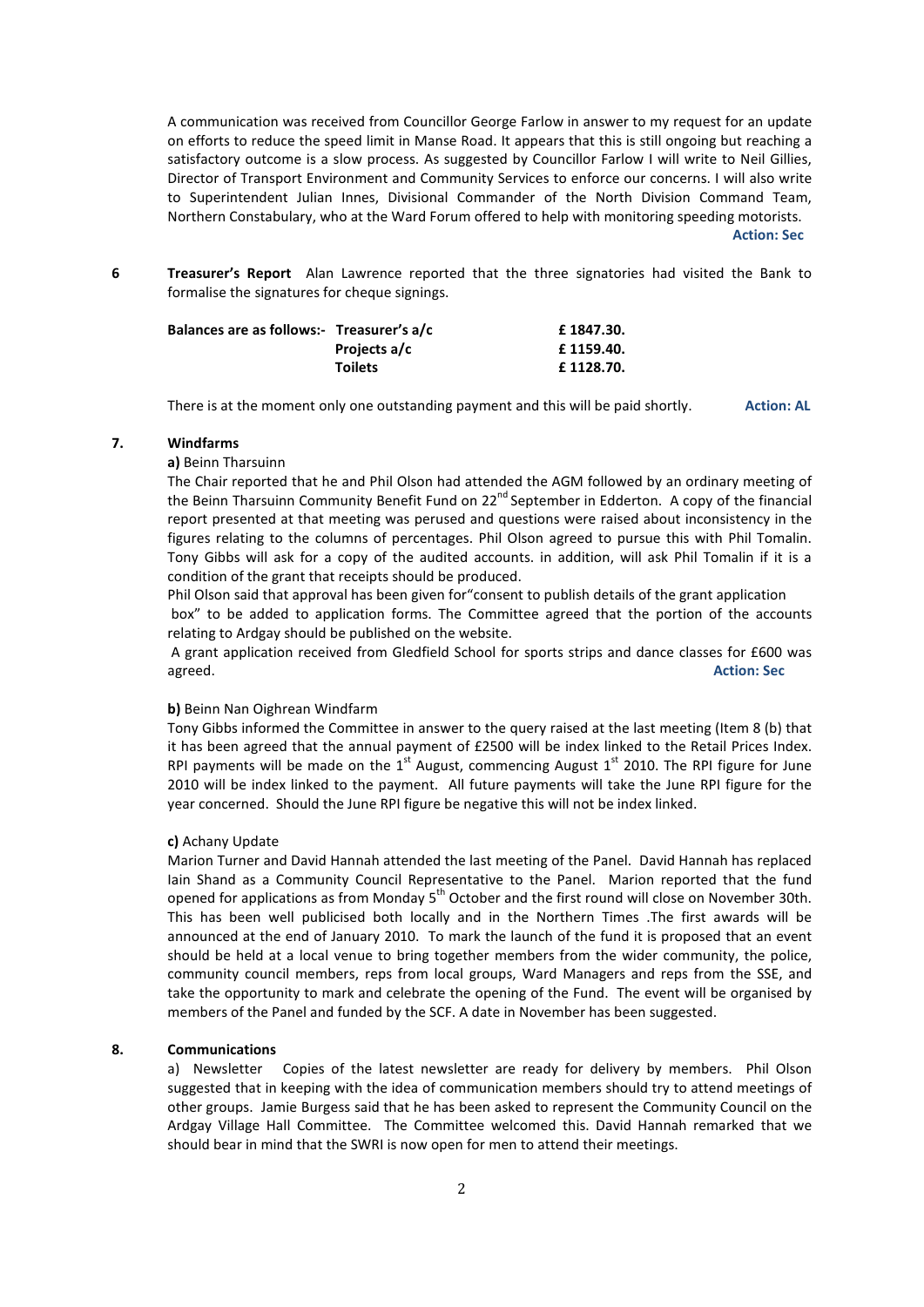#### b) Community Website

Phil Olson said that it is still early days but more hits have been noted, and the minutes and newsletter are put on the site immediately they are available.

### **9. Ward Forum**

The Ward Forum held on Saturday 25<sup>th</sup> September in Ardgay Hall. Councillor George Farlow chaired a successful and interesting meeting. Tony Gibbs thanked the members who helped to prepare and organise the Hall. A letter has been sent to Yvonne Lowe thanking her for the excellent catering. The meeting was divided into three groups for presentations and discussions:-

Group 1 – First Responders/Scottish Ambulance Service.

Group 2 - The Highland Council's Tecs Service.

#### Group 3 - Highland Plan & Coastal Strategy.

The Corporate Manager for Caithness, Sutherland and Easter Ross, Ian Hargrave spoke about the First Phase of the **Review of Community Councils**. In the first phase, views are being sought from Community Councils and members of the public, on the area and composition of Community Councils in the Highland Council area. Existing boundaries are asked to be considered; whether, as they stand or whether changes in population and settlement patterns should be reflected in realigned boundaries. Closing date for submission of views of the first phase is Wednesdav  $23^{rd}$  December 2009.

The Secretary distributed to each member a copy of a map showing the existing boundary of the Ardgay & District Community Council. The Chair said that supporting papers on this item would be sent out following this meeting, and asked for feedback and views for discussion at the next meeting.

 **Action: TG & Sec.** 

# **10. Sutherland Summit – Held in Lairg Community Centre on Monday 14th September 2009**

David Hannah attended the meeting but felt that it was regrettable that there had been less than a full attendance with some 40 non-attendees. He was disappointed that no one spoke up for Sutherland. Robbie Rowantree said that a number of positive ideas had come out of the meeting, which had been promoted with good intentions. A report of the meeting is to be circulated.

#### **11. Christmas Lights**

Jamie Burgess said he would find out who is responsible for checking and maintaining the Bonar Christmas Lights. They may employ an electrician for this and it might be that in the interest of health and safety Ardgay may have to follow suit. Jamie will also check with the Fire Brigade Team if they are able to put the lights up in Ardgay on the first Monday in December. Liz Cormack said she would order two Christmas Trees from the Forestry Commission, 1 for Ardgay Village and 1 for Culrain Village. **Action: JB/LC** 

# **12. Service of Remembrance - Sunday 8th November 2009**

David Hannah said that unfortunately this year Ardgay just missed out on maximum points for a Best Maintained War Memorial award. Liz Cormack agreed to order the wreath for Ardgay. **Action:LC** 

#### **13. Ardgay Old Petrol Station Site**

Marion Turner said that the state of the Old Ardgay Petrol Station has been an eyesore for too long now. The site enclosed as it is by wire fencing, does not enhance the general appearance of the village, and asked for suggestions how the the site could be improved or developed for the benefit of the community The owner, Mr Brown of Edderton, has fenced off the site for safety reasons but wants to sell it with planning permission for house building.. Land to the rear of the site is owned by Network Rail and is part of the old railway yard. A suggestion that the Community Council should declare an interest in the site was discussed with a view to a possible community buy-out and future development for affordable housing. Further help and advice will be needed if this suggestion is to be taken forward. and David Hannah suggested that the Highlands Small Housing Trust could be asked for help and advice. The setting up of a Community Interest Company might be a useful first step. It was also suggested that this might be a good project for KOSI.